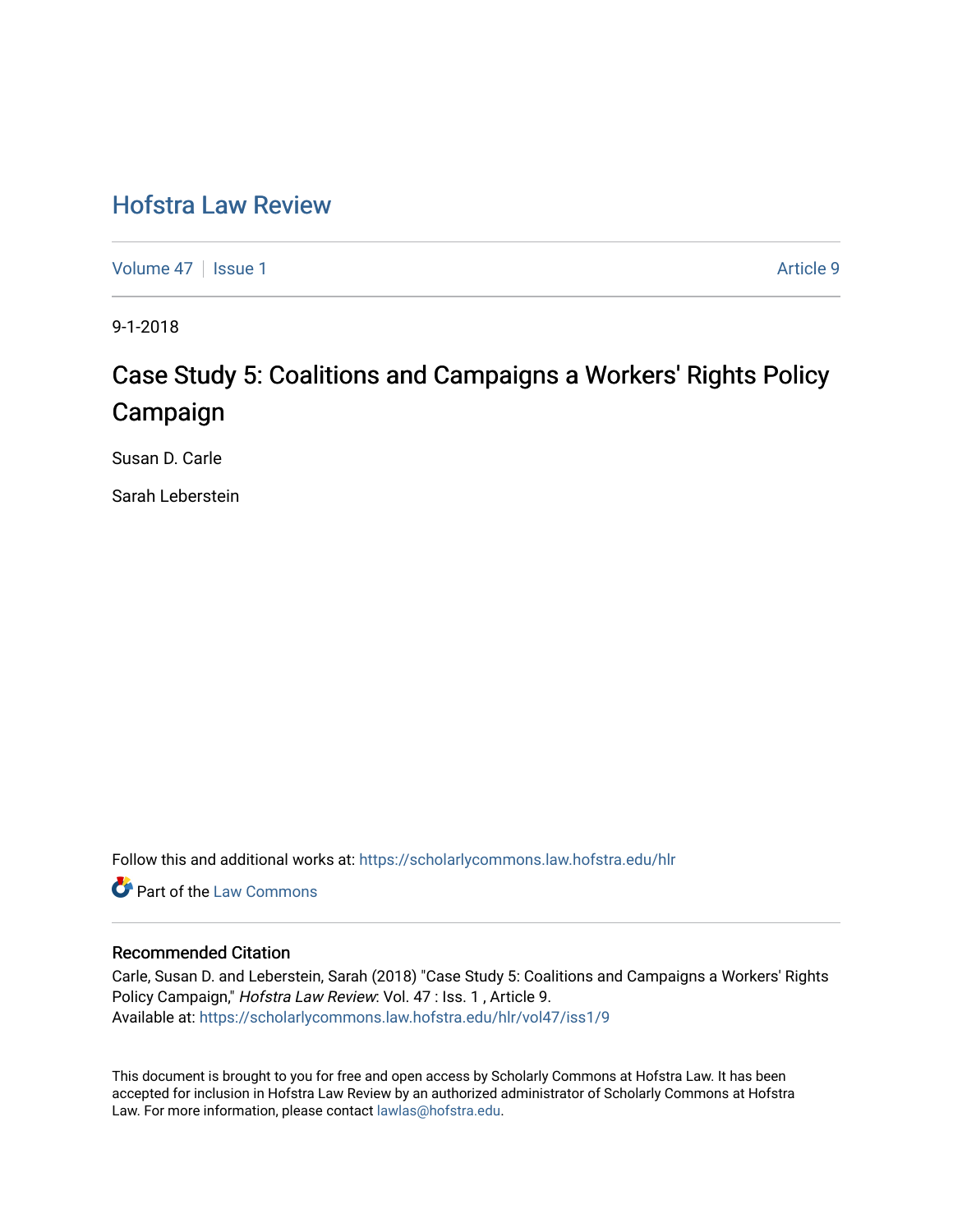# CASE STUDY 5: COALITIONS **AND** CAMPAIGNS A WORKERS' RIGHTS POLICY CAMPAIGN

## *Susan D. Carle\* Sarah Leberstein* \* **\***

### I. BACKGROUND

A lawyer ("L") works on the staff of a national workers' rights policy organization ("WRPO"). WRPO conducts research and provides policy analysis, technical and legal assistance, and other campaign support to advance the rights of low-wage workers. WRPO is governed by a Board of Directors ("BoD") composed of leaders of workers' rights organizations, academics, policy people, and labor and employment lawyers. It is funded largely through foundation grants, supplemented with some contributions from labor organizations and individuals. It seeks to work in coalition with membership-based workers' organizations that request its help. Its BoD makes final decisions on what campaigns to work on, and it usually defers to the membership organizations with which it works on matters of campaign strategy.

After consulting with her supervisor—who is WRPO's legal director and who, in turn receives authorization from the BoD--L accepts the request of a workers' center ("WC") to join a campaign for state legislation to create a paid family and medical leave program for low-income workers in the state. This legislation will both benefit WC's constituency and advance WRPO's mission goal, which is to advocate at the national, state, and local levels for strengthened labor standards for low-wage workers.

WC is a loosely organized metro-based organization. It has a strong executive director who seems to make most decisions, with some input from a workers' council, which is composed of volunteer members of the organization and meets once or twice a year, if at all. Members pay

<sup>\*</sup> Professor of Law and Vice Dean, American University, Washington College of Law. Sincerest thanks to Bruce Green for excellent comments on an earlier draft.

<sup>\*\*</sup> Senior Staff Attorney, Make the Road New York. J.D., 2008, Fordham Law School. Thank you to Brian Glick, Bruce Green, and Elly Kugler for their helpful comments on the hypothetical.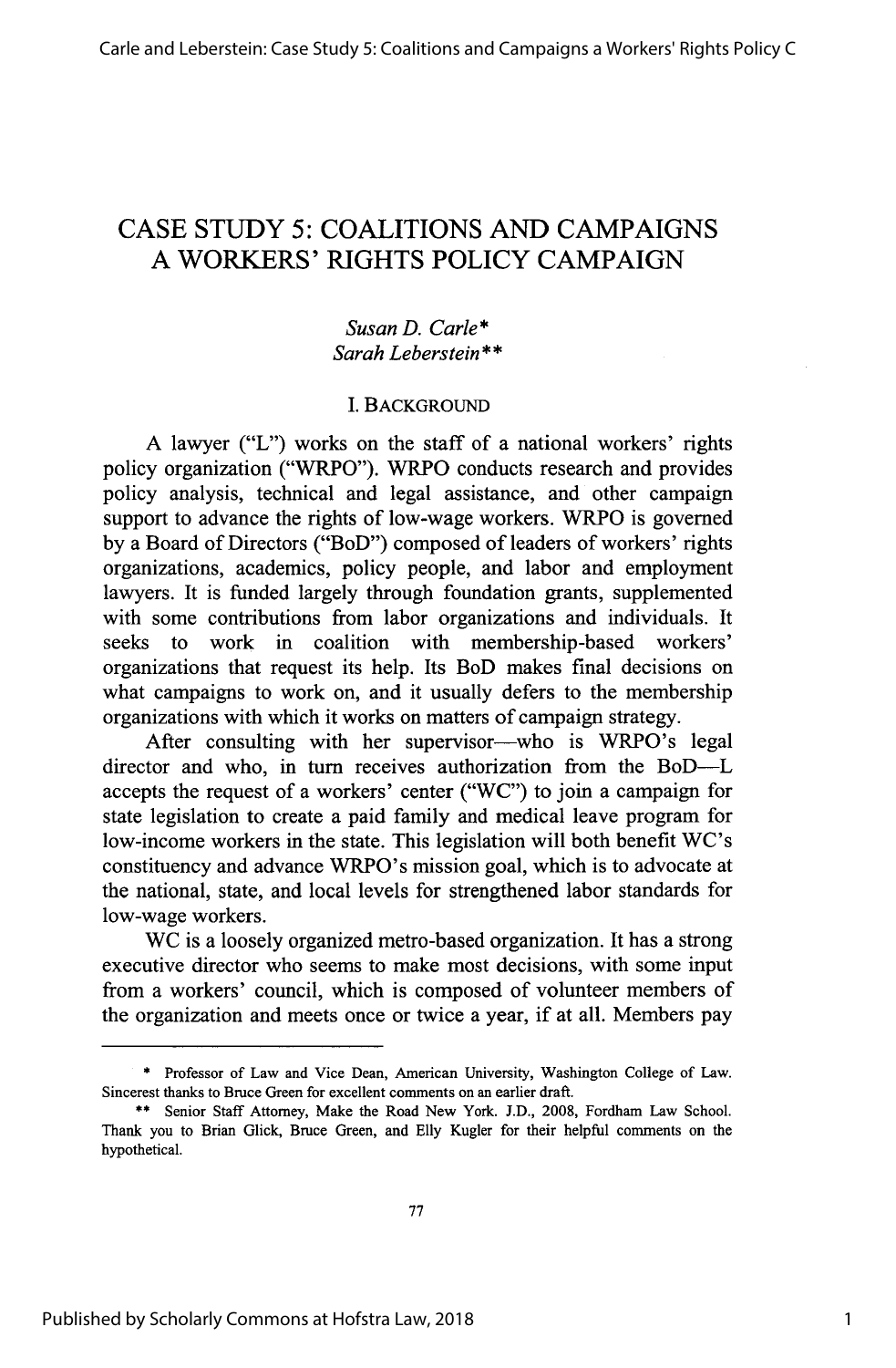*HOFSTRA LA W REVIEW*

small yearly dues and WC receives some foundation funding. WC is itself affiliated with a national workers' organization ("NWO") made up of workers' centers from around the country.

WC has recently expanded into a contiguous state that is part of the metro region in which it is based. Although WC has a very limited membership in that state, it has launched a legislative campaign for the new state law on paid medical and family leave described above. L has previously worked on efforts to pass similar laws in other states and thus has substantial experience with this kind of legislative campaign.

WC asks several other organizations in the state, including labor unions and legal services organizations, to join its campaign. It does so to further their mutual goals and to fulfill certain functions WC cannot perform on its own, including generating worker turnout to lobby the state's legislators. WC asks L and two lawyers from other organizations to provide technical and legal assistance to the campaign, including to:

- \* analyze the current state of the law;
- \* give strategic and tactical recommendations to campaign partners;
- \* draft the legislation;
- \* draft fact sheets;

\* join meetings with the state labor enforcement agency and lawmakers;

- \* recruit other campaign partners;
- \* testify in support of the bill; and
- \* lobby for the bill's passage.

WC suggests that all the campaign partners should sign a memorandum of understanding ("MOU") to outline their relationship with WC and the legislative campaign. Most of these organizations are put off by what they see as too much formality, however, so they do not sign such a document. The campaign thus proceeds without a formal agreement.

### II. ISSUES

# *A. If WC asks L to act as counsel for the campaign, can she do so? Does it matter what WC has in mind when it asks L to serve as counsel?*

The request to serve as "counsel to the campaign" is ambiguous. L currently is employed by and represents WRPO. Is L being asked, as WRPO's lawyer, to perform legal work on behalf of WRPO that will be helpful to the campaign? Is L being asked to *represent* WC in addition to WRPO? Or is L being asked to represent a new client comprised of a "coalition" that is not a legal entity and has no formal decision-making

78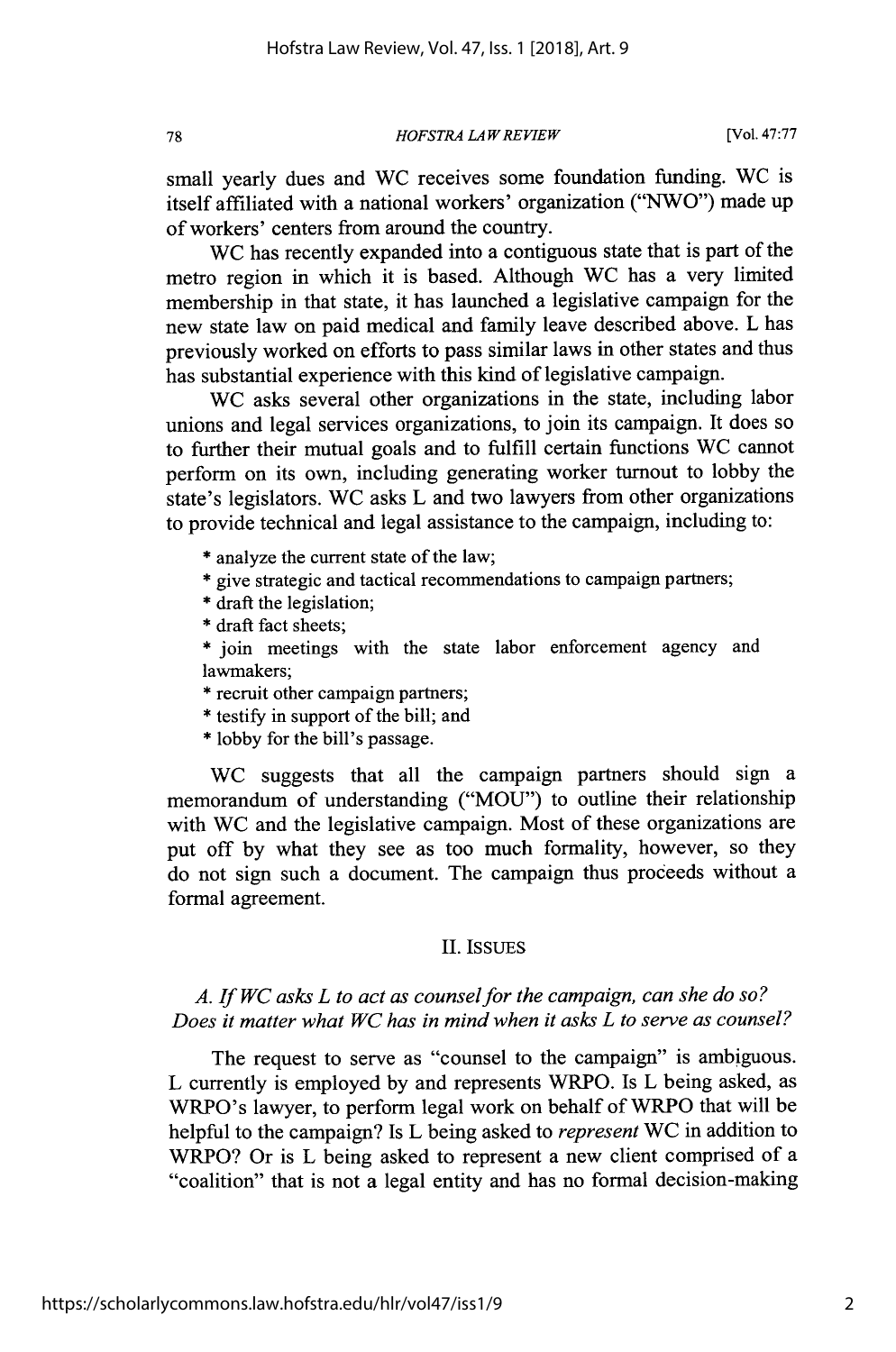#### *CASE STUDY5: COALITIONS AND CAMPAIGNS* **2018]**

79

structure? All of these are in the realm of possibility, but each has different ethical implications. A starting point is clarity: what does WC have in mind; do others in the coalition concur; and is the arrangement acceptable to WRPO, which, as L's employer and current client, can veto any proposed arrangement?

The easiest arrangement to analyze is one in which L represents solely WRPO, and in that capacity performs certain tasks that are helpful to all of the campaign partners. As long as everyone in the coalition understands L's role and agrees with it, and WRPO also concurs, L can serve in this role of assisting in campaign tasks but representing solely WRPO, subject to the caveat that she may not provide legal advice to non-clients, as discussed further below.<sup>1</sup>

In a second scenario, WC could become a joint client of  $L$ 's along with WRPO. This scenario, in which L has dual clients, implicates conflict of interest rules. (Although one or more sets of state rules of professional conduct would apply to L, this analysis will use the American Bar Association's ("ABA") Model Rules of Professional Conduct ("MRPC").) Under Rule  $1.7<sup>2</sup>$  L would first have to ask herself whether she faced a conflict of interest. At the outset of the legislative campaign at issue in this case study, all potential clients have similar interests in the legislation's passage. However, as the unfolding facts in this case study will soon show, a conflict of interest could easily arise if WRPO and WC decide to take different paths in the course of the campaign. At a minimum, therefore, L should obtain informed consent from both WRPO and WC before agreeing to take on such a joint representation.

Many problems could arise that should be discussed. For example, if L has conversations with her supervisor at WRPO about misgivings she holds about the direction the campaign is taking, must L share those conversations with WC as a co-client? WC should understand such possibilities before deciding whether it wants L to serve as its legal counsel.

Whether L should accept WC as a client depends not only on L's analysis of conflicts problems, but also whether L thinks this is the best way to proceed as a matter of prudence and strategy. L may well question whether accepting WC as a client would be the best way to proceed as a matter of prudence. L does not seem to know WC very well, and WC seems to lack a governance structure that ensures strong accountability to its constituents. At the same time, L can do much to

<sup>1.</sup> See infra Part II.A, D.

*<sup>2.</sup> See* MODEL **RULES OF** PROF'L **CONDUCT** r. 1.7 (AM. BAR ASS'N 2018).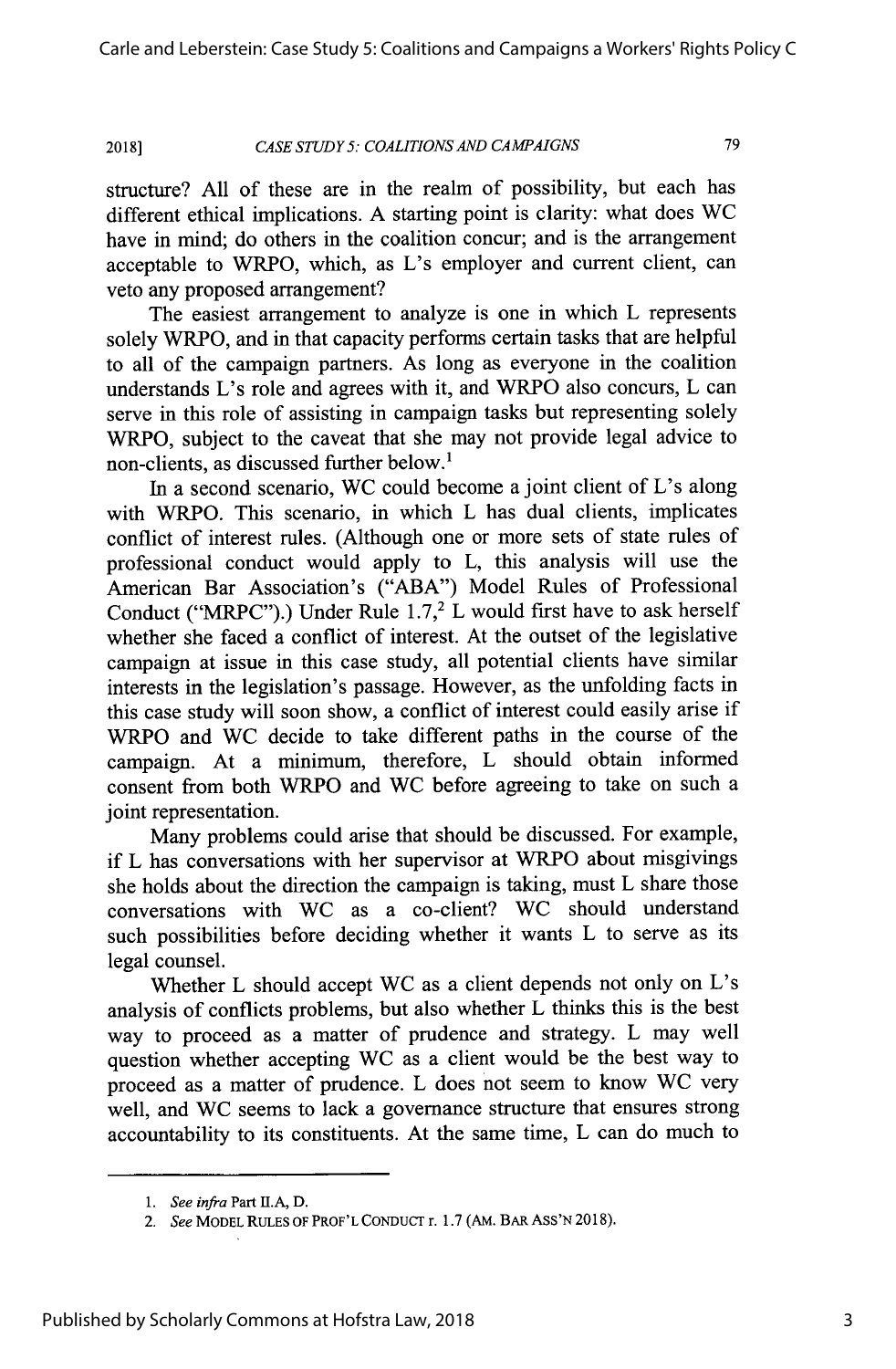### *HOFSTRA LA W RE VIEW*

advance the campaign WC is spearheading without taking on WC as a client. Indeed, based on the facts presented, there does not seem to be much of a reason why L should take on WC as a client. L can work for the legislative proposal in question without representing WC, as already discussed, and working on the campaign with WRPO as her sole client avoids the conflicts problems that would arise if she were to take on WC and WRPO as dual clients.<sup>3</sup>

If L were to decide to take on WC as a second client, she first would have to obtain informed consent from both WC and WRPO, after explaining to both clients the consequences of conflicts between the two organizations arising in the course of the representation. Such informed consent should also spell out what L anticipates doing if a nonconsentable conflict were to arise during the course of the representation. For example, would L anticipate withdrawing from representing WC but continuing to represent WRPO (if possible)?

The trickiest option for L would be to agree to represent the campaign coalition as a client. This is particularly true because the members of the coalition appear unwilling to give this loose grouping any formal structure. If L were to agree to take on the coalition as a client, L should insist on developing a clear process for coalition decision-making. The process need not be elaborate but should be articulated in writing for everyone's future reference. Without such an agreement among the members of the coalition as to how decisions are to be made, L would lack a means for receiving instructions from her client as to how to proceed in the representation.4 Thus, L should explore whether the members of the coalition are willing to agree on a decisionmaking process. If they are not, L probably should not accept the coalition itself as a client.

There might be some advantages to representing the coalition itself, in that L could formulate legal advice and serve as the legal representative of the entire group. This could in turn lead to economies of scale and greater efficiency and cost savings. However, without a decision-making process that would allow L to receive clear instructions

80

<sup>3.</sup> Another available alternative would be for L to represent WC but not WRPO as her sole client in this matter. Given that L is an employee of WRPO and receives her livelihood from this organization, she could find herself in a difficult position if a conflict arose between WC and WRPO's interests. We therefore do not recommend this option in this fact scenario, though there may be other situations in which it would be fine for a movement lawyer to represent a client in a matter but not also the organization that employs her. Indeed, this frequently happens in litigation in which the organization that employs a lawyer is not a party in the case.

*<sup>4.</sup> See* MODEL RULES OF PROF'L CONDUCT r. 1.13(a) cmt. 1 (noting that a lawyer who represents an organization represents the entity itself, as acting through the persons "duly authorized" to act and make decisions on its behalf).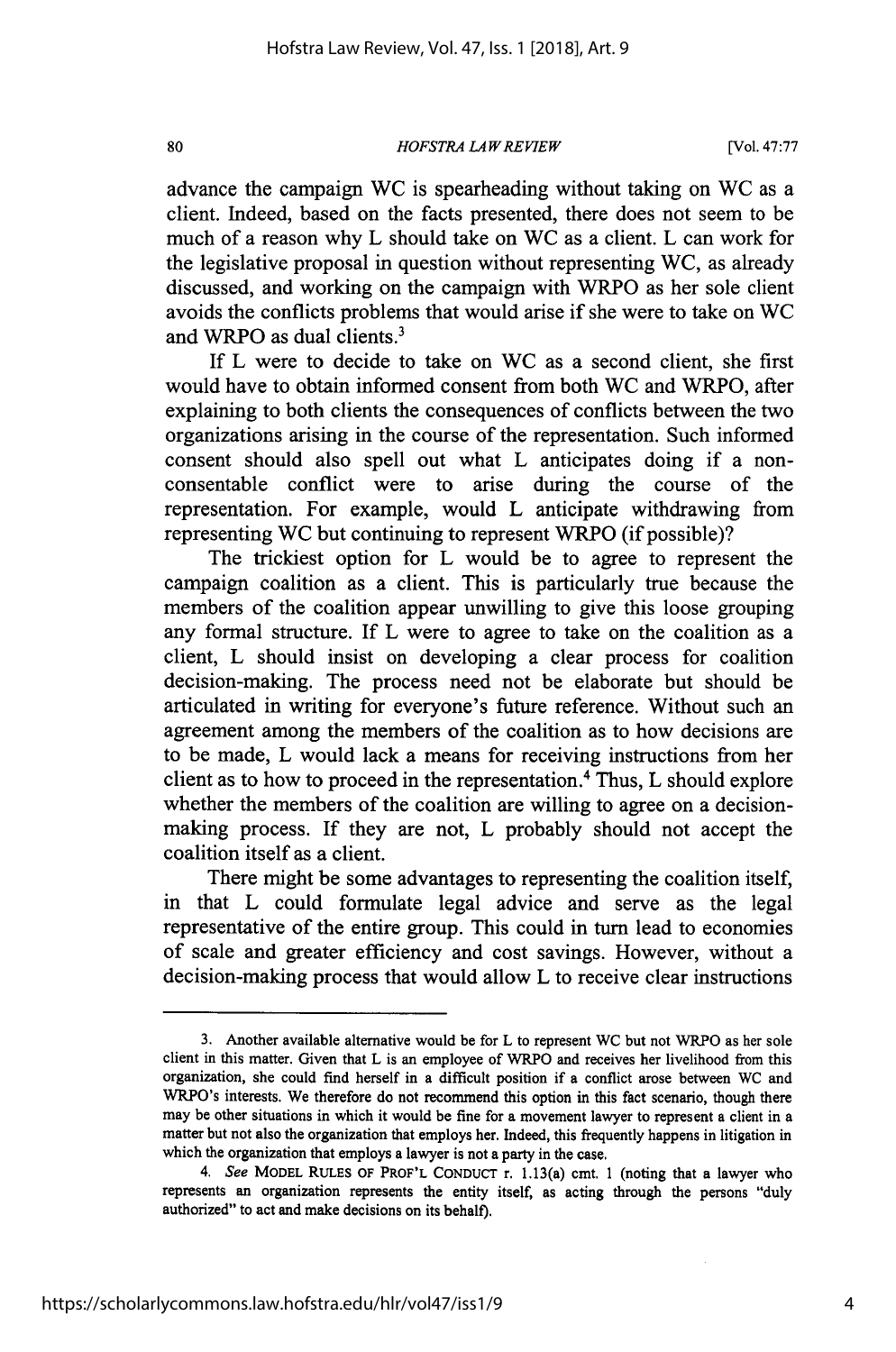#### *CASE STUDY 5: COALITIONS AND CAMPAIGNS* **2018]**

81

from her client, L could quickly find herself facing conflicting demands from various members of the coalition. Thus, L should not agree to represent the coalition as a whole if the coalition lacks a means for giving her instructions through "duly authorized" representatives of the entity pursuant to Rule 1.13(a).<sup>5</sup>

But even if L does not accept the coalition as a client, there are other ways she can help out the campaign, as already noted above and discussed further below.6 L can represent WRPO only and participate in the campaign as WRPO's representative, performing tasks for the entire coalition with everyone's consent.

As previously noted, L may not engage in activities that constitute the practice of law on behalf of persons or entities that are not clients. Thus, another important matter to flag is the question of which of the activities in which L expects to be engaged during the legislative campaign involve the practice of law. The rules of professional conduct generally apply only insofar as a lawyer is engaged in the practice of  $law$ ;<sup>7</sup> in activities lawyers engage in that do not involve the practice of law, only the misconduct prohibitions of Rule 8.4 apply.<sup>8</sup>

To be sure, some activities performed by non-lawyers become practice of law when lawyers engage in them. An example is negotiating sports contracts, which both lawyers and non-lawyer sports agents do, but which clearly constitutes the practice of law when lawyers perform in this role. This is because lawyers who are negotiating contracts apply law to facts and give legal advice. But not all activities a lawyer does constitute practice of law just because a lawyer performs them. For example, a lawyer that organizes a campaign rally is not practicing law.

The line between what does and does not constitute practice of law can be a difficult one to draw. However, in the movement lawyering context it is sometimes important to draw this line in order to avoid over-restricting lawyers' freedom to engage in political activity. In addition, too cramped a reading of the MRPC restricts the resources available to social movements, which in turn leads movement activists to disregard the rules rather than working within them. Thus, it is worth taking time to carefully think through what activities a movement lawyer performs constitute practice of law, and thus should be performed only on behalf of clients, and what activities do not constitute the practice of law, and thus can be performed on behalf of broad constituencies with whom the lawyer has not formed a client-lawyer relationship.

*<sup>5.</sup> See* MODEL **RULES** OF PROF'L CONDUCT r. 1.13(a).

*<sup>6.</sup> See infra* Part **H.E.**

*<sup>7.</sup> See* MODEL **RULES** OF PROF'L RESPONSIBILITY preamble & scope.

<sup>8.</sup> MODEL RULES OF PROF'L RESPONSIBILITY r. 8.4.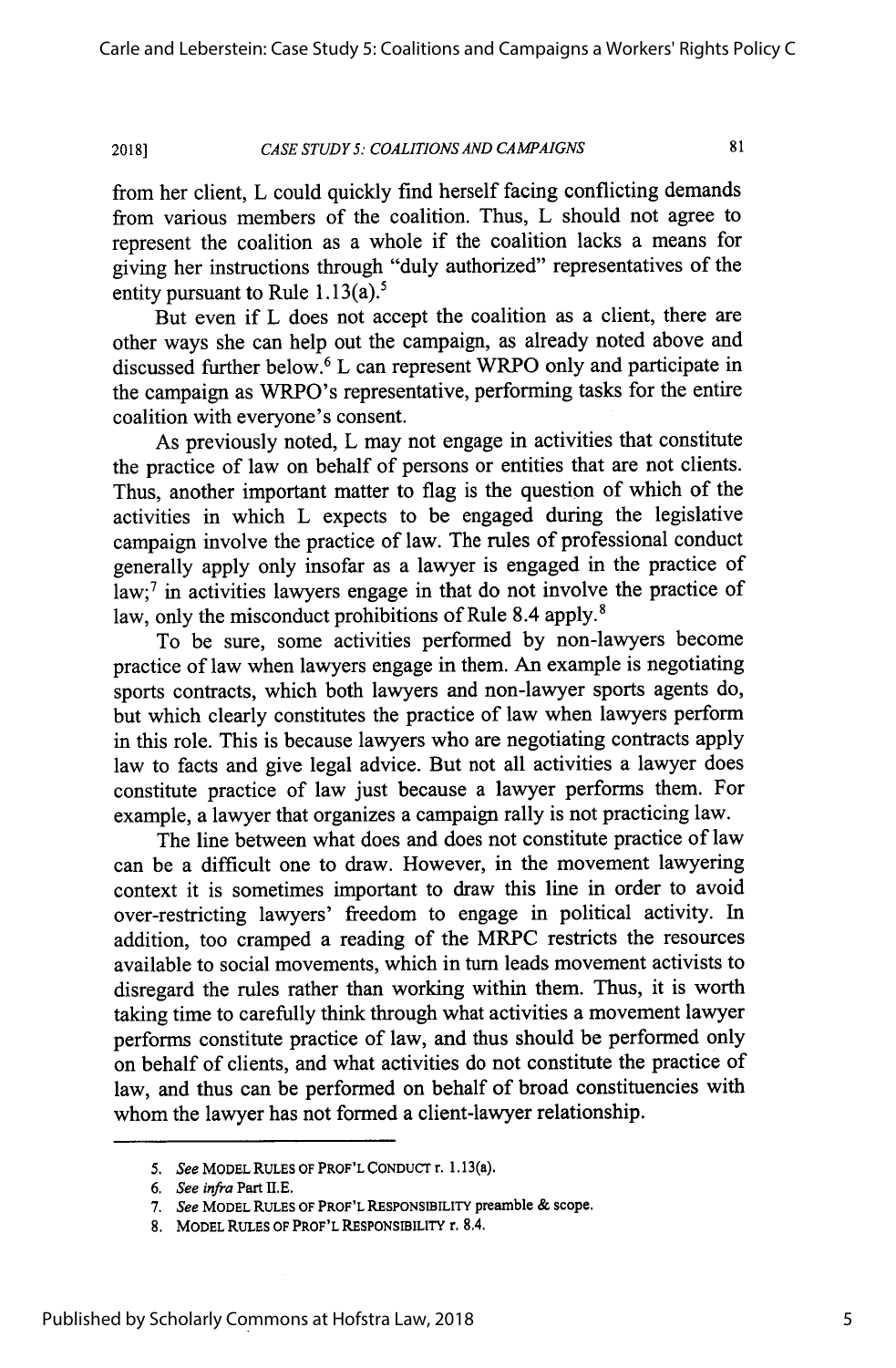82

### *HOFSTRA LAW REVIEW*

[Vol. **47:77**

The rules regarding what constitutes practice of law are designed to protect clients. Thus one guideline we would propose is that, to the extent that lawyers are performing activities that do not cause nonclients to rely on them for legal advice, there is no reason lawyers should not be able to perform those activities for movement constituencies without taking them on as clients. To the extent that some activities that L expects to perform for the campaign do not involve the practice of law and do not lead non-clients to rely on her for legal advice, L can perform them on behalf of all of the coalition partners.

What constitutes practice of law is a complicated question, and what constitutes practice of law in the context of movement lawyering is potentially even more complex. Different states have widely varying laws on the topic,<sup>9</sup> and the ABA Rules of Professional Conduct do not address this question. In 2002, an ABA Task Force on the Model Definition of Law proposed a definition, which stated that, "[t]he practice of law is the application of legal principles and judgment with regard to the circumstances or objectives of a person that require the knowledge and skill of a person trained in the law." $10$  It withdrew its proposal in 2003, following objections from the Federal Trade Commission ("FTC"), the U.S. Department of Justice ("DOJ"), and other groups that argued that this definition was too broad and anticompetitive.<sup>11</sup> Instead, the ABA Task Force urged states to continue to adopt their own definitions.<sup>12</sup>

Even under the ABA Task Force's arguably over-broad proposal, two exclusions this proposal implicitly encompassed are of relevance here. First, the definition excludes activities that non-lawyers routinely perform; and, second, it requires assessing the circumstances *of a specific "person"* (which can, of course, be a specific entity) rather than a broad constituency or interest group.<sup>13</sup>

*<sup>9.</sup> See, e.g., Task Force on the Model Definition of the Practice of Law: Appendix* **A:** *State Definitions of the Practice of Law,* AM. BAR ASS'N (2016), https://www.americanbar.org/content/ dam/aba/administrative/professional responsibility/model-def migrated/model def statutes.auth checkdam.pdf [hereinafter *Appendix A]* (compiling state laws).

<sup>10.</sup> *See Task Force on the Model Definition of the Practice of Law Draft*, AM. BAR ASS'N (Sept. 18, 2002), https://www.americanbar.org/groups/professional\_responsibility/task\_force\_ model\_definition\_practice law/model definition definition.html (last updated Oct. 5, 2011) [hereinafter *Task Force].*

<sup>11.</sup> *See U.S. Fed. Trade Comm'n & Dep't Justice, Comments on the American Bar Association's Proposed Model Definition of the Practice of Law* (Dec. 20, 2002), https://www.justice.gov/atr/comments-american-bar-associations-proposed-model-definitionpractice-law.

<sup>12.</sup> *Id.*

<sup>13.</sup> *See generally Task Force, supra* note 10.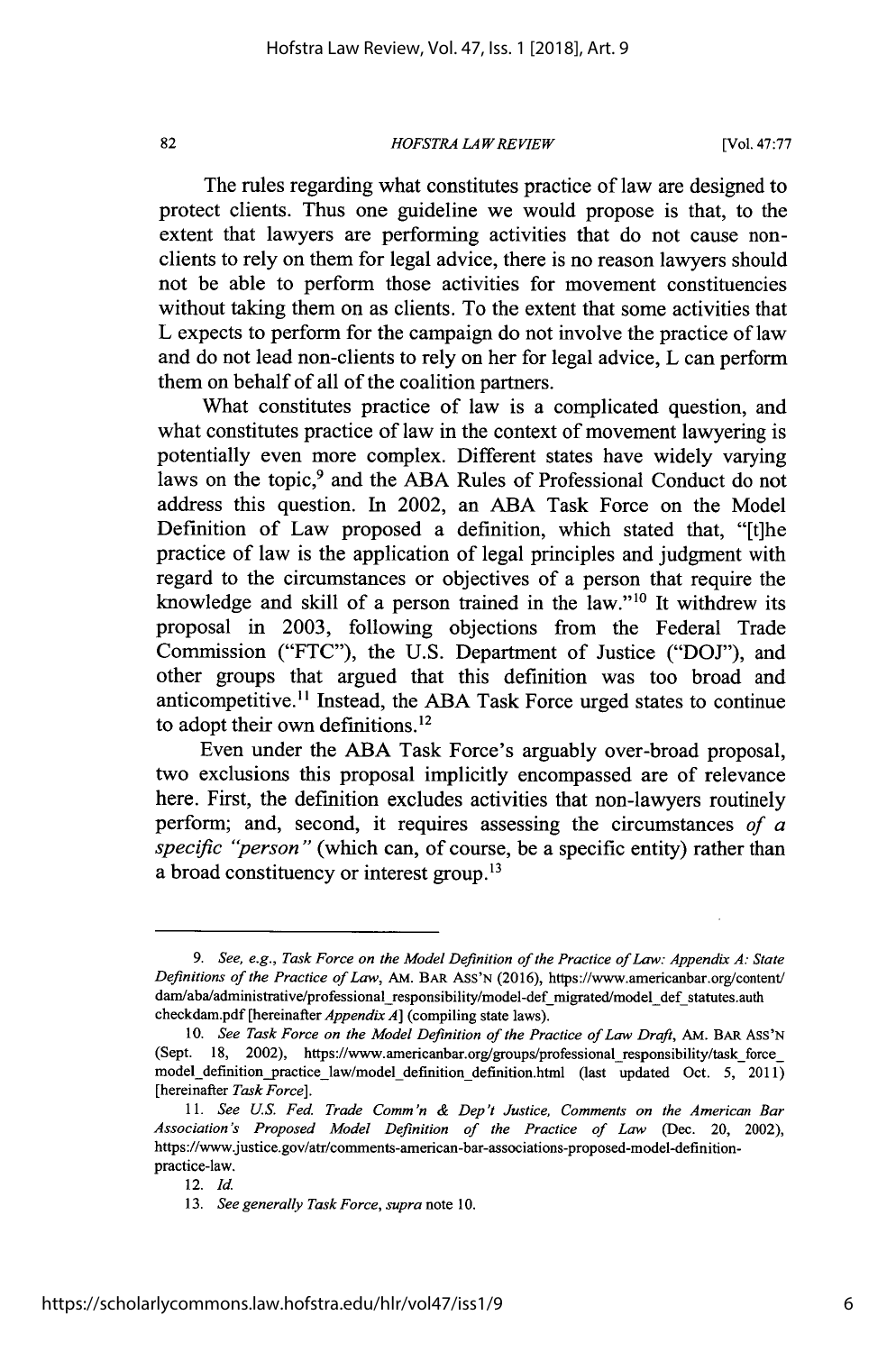#### *CASE STUDY 5: COALITIONS AND CAMPAIGNS* **2018]**

83

As applied to this case study, the first exclusion just mentioned arguably eliminates from the scope of what constitutes practice of law a number of activities that non-lawyers also frequently do competently and in which L anticipates being involved. These include, in the list above:

- \* giving strategic and tactical recommendations to campaign partners;
- \* drafting fact sheets;
- \* joining meetings with the state labor enforcement agency and lawmakers;
- \* recruiting other campaign partners;
- \* testifying in support of the bill (where legal analysis is not involved); and
- \* lobbying for the bill's passage.

When a movement lawyer engages in these activities, she arguably participates in these activities as a movement activist rather than as a lawyer representing a client. To be sure, the lawyer may bring her legal training and knowledge to her performance of these activities, but nonlawyers traditionally perform these activities with a high degree of competence as well.

As to the second exclusion above-namely, solving the legal problems of specific persons or entities-performance of some of the activities listed above does not constitute the practice of law because L would not be applying her legal expertise to solve the problems of a *specific* person or entity. Some states include this factor in their definitions of practice of law, and it helps distinguish lawyers' work on policy matters from that of solving client-specific problems.<sup>14</sup>

When L is performing tasks on behalf of the coalition, L should be clear on what role she is playing in situations in which coalition members could become confused about her role. For example, if a coalition partner asks L to state her legal views on matters that arise in the course of the campaign, L should clarify that she is offering her legal views solely as the legal representative of whomever she has agreed to represent as her client(s). In contrast, when she is giving her opinions on

<sup>14.</sup> *See, e.g.,* RULES OF THE S.C. AZ., REGULATION OF THE PRACTICE OF LAW r. 31(a)(2)(A)(1), (2) & (5) (West 2018) (defining the practice of law as, *inter alia,* preparing legal documents, opinions or negotiating legal rights for "a specific person or entity"); RULEs GOVERNING THE WYOMING STATE BAR & THE AUTHORIZED PRACTICE OF LAW, r. 7(c) (defining the practice of law as, "providing any legal service for any other person, firm or corporation, with or without compensation, or providing professional legal advice or services where there is a client relationship of trust or reliance, including appearing as an advocate in a representative capacity; draffing pleadings or other documents; or performing any act in a representative capacity in connection with a prospective or pending proceeding before any tribunal.").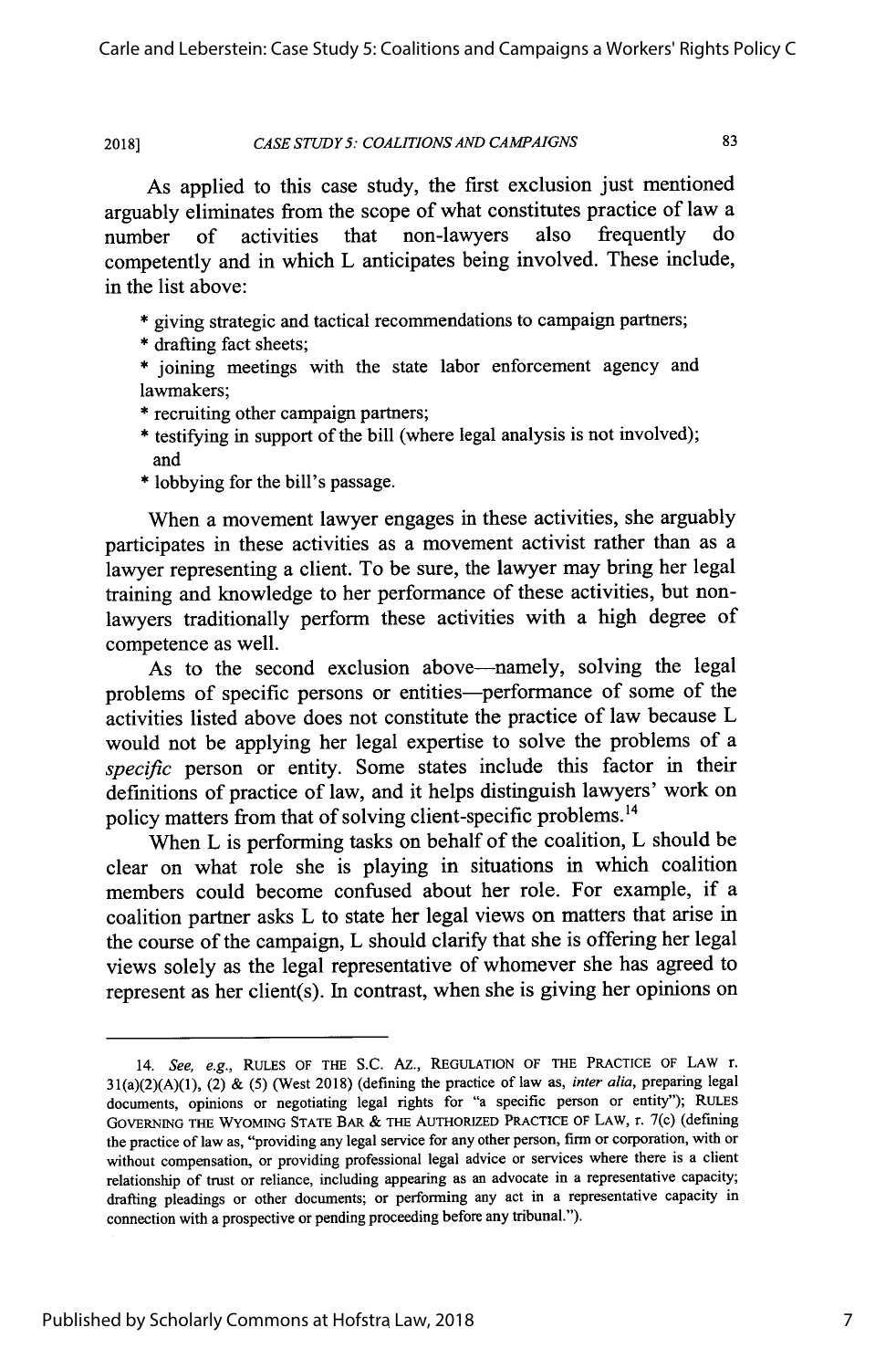*HOFSTRA LA W REVIEW*

matters of general policy or strategy, L should clarify that she is not offering these as *legal* opinions or advice; instead, she is participating in these discussions as a fellow movement activist.

While some activities L will perform in working on the campaign likely do not involve the practice of law, others do. L is practicing law when she applies law to facts to render legal advice to a specific person or entity, such as when she is "analyzing the current state of the law," as described in the likely tasks listed above. When L does this, she should state that she is offering her legal analysis on behalf of WRPO if that is her sole client in the matter.

Finally, it is ambiguous whether some activities L anticipates involve the practice of law. In this category falls:

\* *Drafting the legislation.*

84

In drafting legislation, L is engaging in an activity that non-lawyers often perform competently. Moreover, in this scenario she is not applying her legal expertise to solve the problems of a specific person or entity—although in other situations lawyers may be doing so and then would be practicing law. L can avoid any ambiguity on this score by stating that, to the extent her contributions involve applying law to specific facts, she is engaged in legislative drafting as the legal representative of her client(s).

\* *Giving advice to the campaign partners as to whether various proposals will effectively carry out policy objectives.*

Here again, L's role does not involve applying law to facts to give legal advice to a specific person. It instead involves policy analysis, which non-lawyers frequently do competently and which does not involve performing legal analysis about any specific person or entity. Thus, in context L's role in providing policy advice does not appear to involve practicing law, though the specifics of the policy advice would have to be explored in order to reach a definitive conclusion about whether L was giving legal advice along with policy recommendations. Again, it would be a good idea to explain this to all campaign partners and to remind them that to the extent legal analysis is involved in L's policy analysis, that advice is directed to the interests of WRPO.

*B. Does the lawyer's greater loyalty to WRPO preclude her from representing the campaign coalition? If she represents the coalition, can she also act on behalf of WRPO individually?*

No, L's greater loyalty to WRPO does not necessarily preclude her from representing the campaign coalition, provided all of the conditions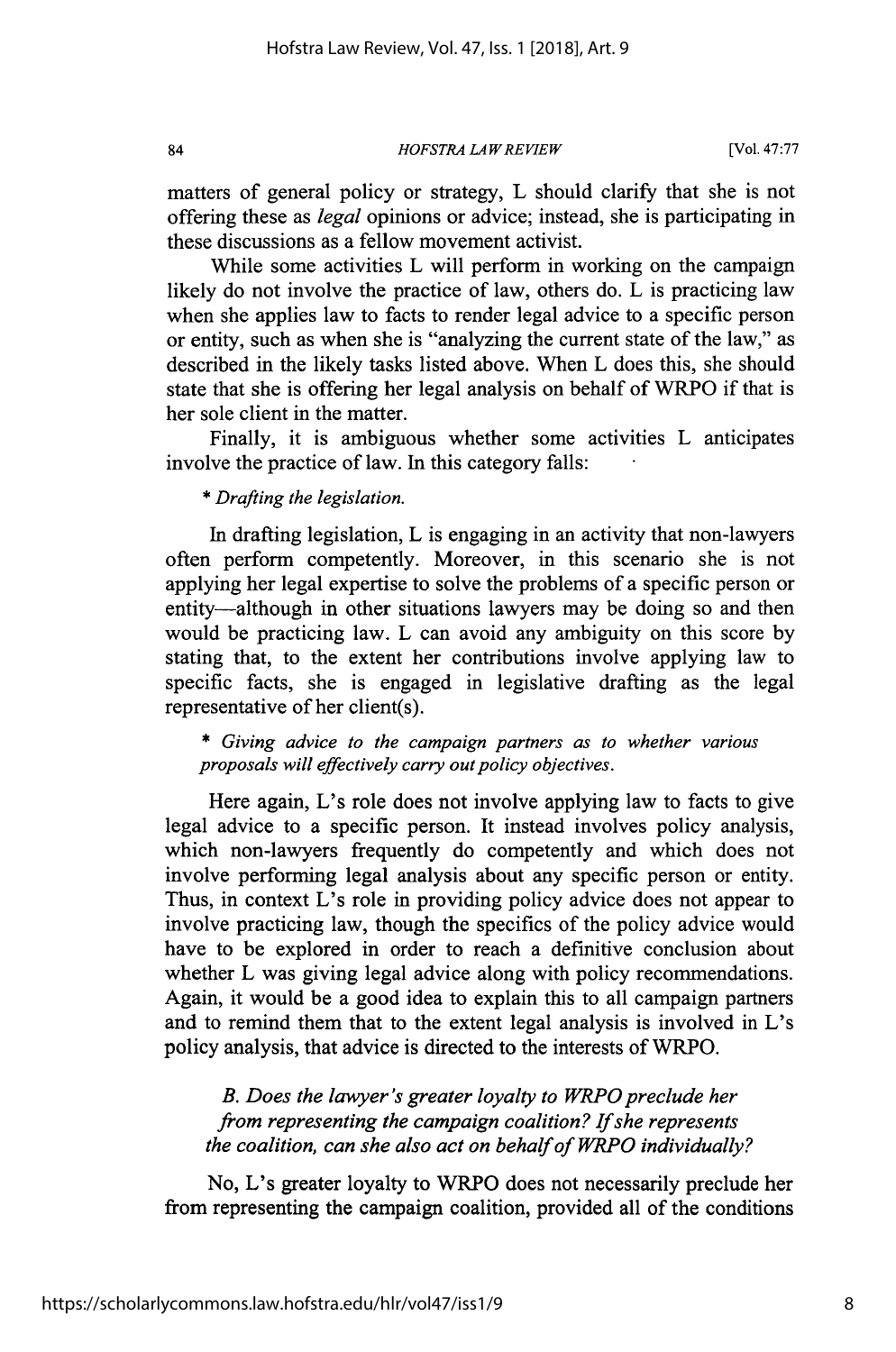#### *CASE STUDY 5: COALITIONS AND CAMPAIGNS* **2018]**

85

discussed in answer (A) above are met.<sup>15</sup> As already explained there, this approach is probably not a good idea, especially given that other alternatives are available.

In deciding whether representing the coalition is possible, L must first determine whether she has an actual or potential conflict on her hands. Here it appears that L already faces an actual conflict at the start of the campaign, given that her greatest loyalty is to her primary client and employer, WRPO. Thus, at the outset L must determine if she reasonably believes that she can provide effective representation to both clients, as per Rule  $1.7(b)(1)$ .<sup>16</sup> She must also obtain informed consent from both clients after explaining the risks of joint representation, as required under Rule  $1.7(b)(4)$ .<sup>17</sup>

In short, L could represent the coalition and act on behalf of WRPO individually, but only insofar as she obtained informed consent from both clients and assured herself that she would not be harming the interests of either the coalition or WRPO in this representation. If she found herself unable to do so, she would have to withdraw from representing at least one of these clients because L would find herself in a position in which her representation of one client materially limited her ability to represent another, in which situation, she could no longer represent both clients. In other words, the conditions for continuing to represent both clients would not be present, as explained in Rule  $1.7(a)(2).$ <sup>18</sup> This question thus helps illustrate why it probably would not be a good idea to take on both the coalition and **WRPO** as clients in this particular fact scenario.

# *C. What would have to be the ground rules for representing more than one client in this situation?*

As already noted above, Rule 1.7(a)(2) provides that, in taking on a client, the lawyer must ensure that her representation of that client is not materially limited by her representation of another client or any other consideration.<sup>19</sup> She must also obtain the informed consent of all of the relevant clients, under Rule 1.7(b)(4). This includes explaining to them the risks of joint representation and the likely process the lawyer would undertake if required to withdraw from one or more representations if a non-consentable conflict were to arise during the representation.<sup>2</sup>

<sup>15.</sup> *See supra* Part II.A.

<sup>16.</sup> MODEL RULES OF PROF'L CONDUCT r. 1.7(b)(1) (AM. BAR ASS'N 2018).

**<sup>17.</sup>** *Id.* r. 1.7(b)(4).

**<sup>18.</sup>** *Id.* r. 1.7(a)(2).

**<sup>19.</sup>** *Id; see supra* Part *l.B.*

<sup>20.</sup> *See* MODEL RULES OF PROF'L CONDUCT r. 1.7(b)(4).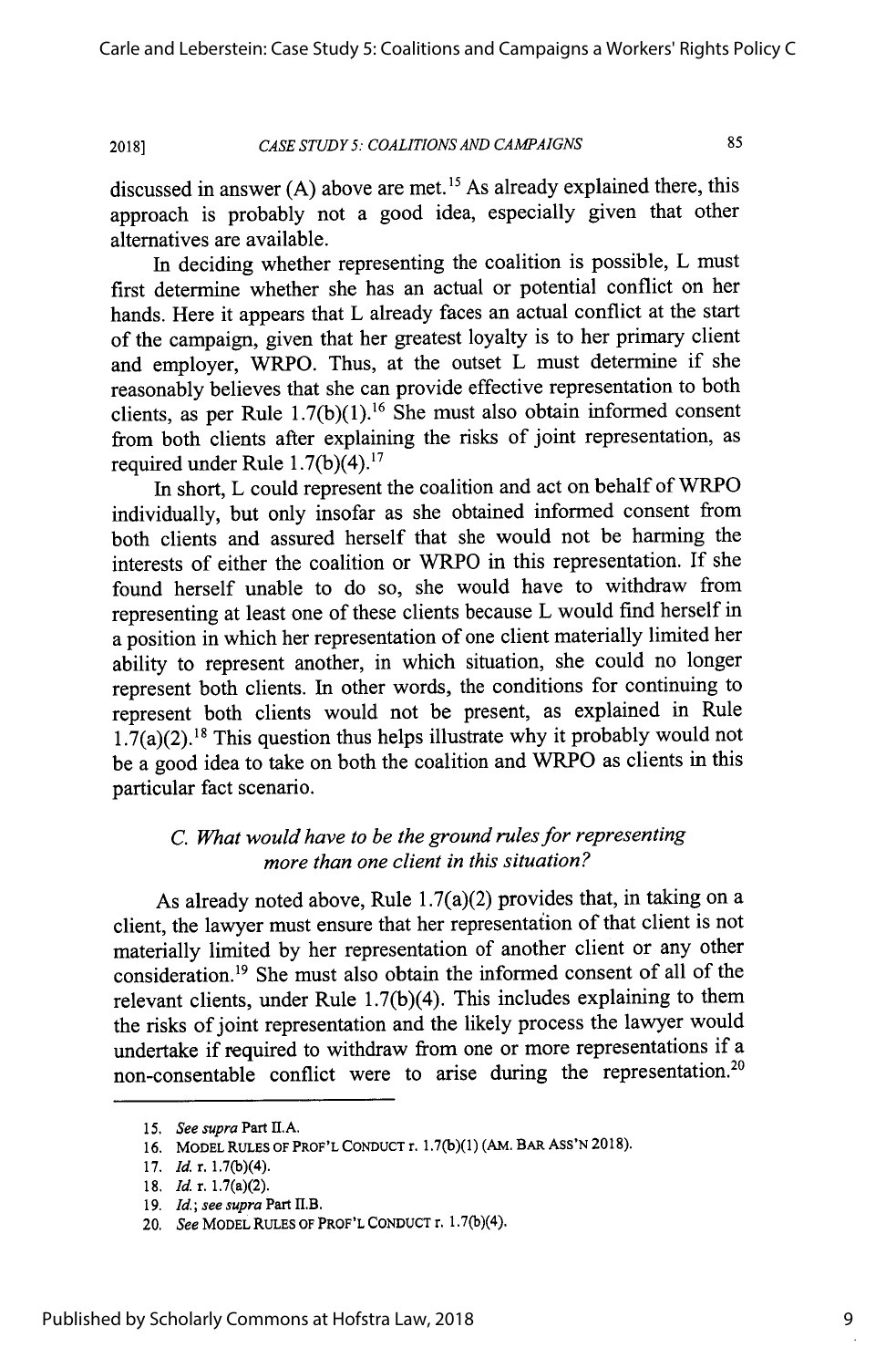86

*HOFSTRA LA W REVIEW*

[Vol. **47:77**

Finally, as already discussed above, she would have to ensure that any organizational client(s) she agreed to represent had a clear decisionmaking structure that would allow her to receive instruction through duly authorized agents.

*Now assume that L decides, in light of all of the considerations discussed above, that she will become involved in the legislative campaign as the lawyer representing WRPO. Thus, in meetings with lawmakers and agency staff, testimony, and in writing op-eds and the like, L identifies herself as a lawyer representing WRPO. She does not say that she is the coalition's or WC's lawyer. In several instances, however, no one from WC ends up being present during conversations L has with lawmakers or other decision-makers. These figures ask for L 's opinion on proposed revisions to the bill.*

# *D. Does L have an implicit lawyer-client relationship with WC, or has she led WC to rely on her as counsel?*

To answer this question, some additional facts would be helpful. In these communications, is L expressing her personal opinion, her client's opinion, or the coalition's opinion? Assume that L is acting as the representative of WRPO. As long as she states this, L can also say that WRPO is a member of the coalition and that she is acting on behalf of the coalition, provided that is the case. As a good coalition member, WRPO will want to promote the coalition's views and maintain a good relationship with WC, an important coalition member. If there is a crucial difference of opinion, WRPO, through L, should seek to thrash it out with WC.

Indeed, WRPO can authorize L to act in the best interests of the coalition as a whole. After clarifying that she is representing WRPO, L can, under instructions from WRPO, act in ways that benefit the entire coalition. In doing so, she is simply following her client's instructions. For example, WRPO can listen to the input of campaign members and then say, "I am not giving you advice or working for you as a client but only for WRPO. However, as a good coalition member, WRPO wants to develop and promote proposed legislation that satisfies the goals of the entire coalition and keeps the coalition together. After listening to everyone's input, here is what I propose on behalf of WRPO and why . . . ." This may involve the practice of law, but L is clear that she is acting for WRPO only, under the instructions she has received from her client to strive to take account of everyone's interests, at least for the time being. This is different from giving legal advice to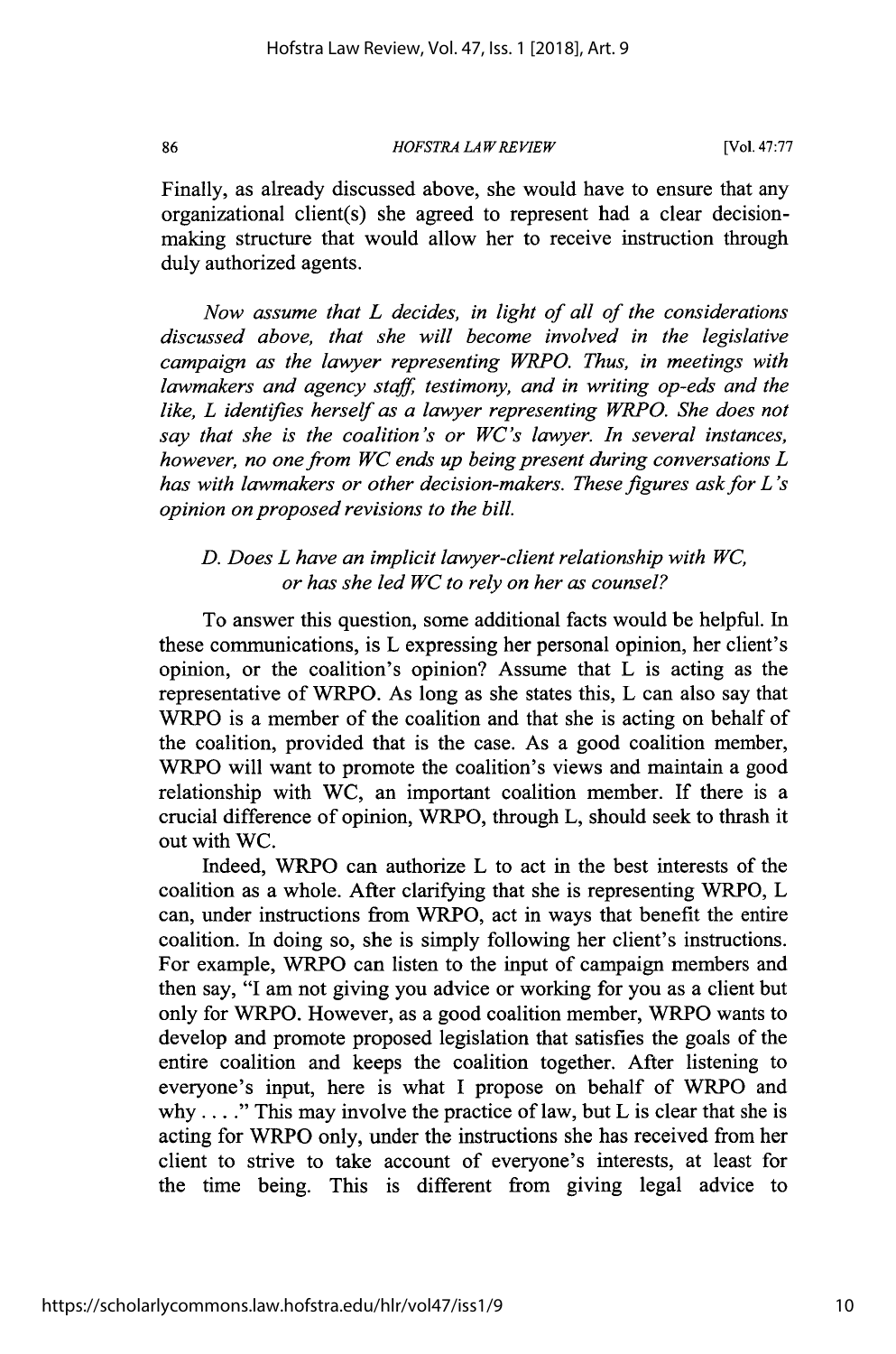*CASE STUDY 5: COALITIONS AND CAMPAIGNS*

**2018]**

87

non-clients, because these non-clients clearly understand that L is solely WRPO's lawyer.

At the same time, for all of the reasons discussed above, L should take care to avoid the creation of an implicit client-lawyer relationship with  $WC<sup>21</sup>$  L should be careful to ensure that WC does not view her as its counsel. To do so, L should explain to WC that she does not intend to enter into a client-lawyer relationship with WC. She should do so in writing to memorialize this understanding. Such a writing may not be enough to disclaim the existence of a client-lawyer relationship, however. If L finds that WC appears to be relying on her for legal advice, L should explain that she is solely representing WRPO and suggest that WC obtain its own independent legal advice. $2^2$ 

*E. If L does not act as counsel to the campaign coalition, must she clarify to lawmakers that she speaks only in the capacity of a representative of WRPO and not on behalf of WC or the campaign?*

L is not required by the MRPC to state affirmatively that she speaks only in the capacity of a legal representative of WRPO, but if she sees that others misunderstand her role, she is required to correct such a misunderstanding.23 For this reason, the best practice for L would be to introduce herself as the representative of WRPO at the outset of any meeting. If the coalition has authorized her to speak on its behalf, she can say so. For example, she can say (if accurate) that she is the lawyer for WRPO, and the campaign coalition has authorized WRPO to speak for the coalition in a particular meeting.

Note as well that some of what L might be doing in such meetings with lawmakers may not cross into the realm of practicing law, in which case L would be bound by legal ethics rules only with respect to the dictates of Rule 8.4 (which provide in essence that lawyers may not lie, cheat, or steal even when engaged in activities that do not involve the practice of law).<sup>24</sup> Nevertheless, there is no reason not to clarify that, to the extent that she is practicing law, L is acting solely as a legal representative of WRPO. Thus, it would be best practice for L consistently to identify herself as the legal representative of WRPO rather than allowing the potential for confusion to arise.

*<sup>21.</sup> See supra* Part **n.D.**

<sup>22.</sup> MODEL **RULES** OF PROF'L **CONDUCT** r. 4.3 (AM. BAR **ASS'N** 2018).

<sup>23.</sup> *See id.*

<sup>24.</sup> *Id.* r. 8.4.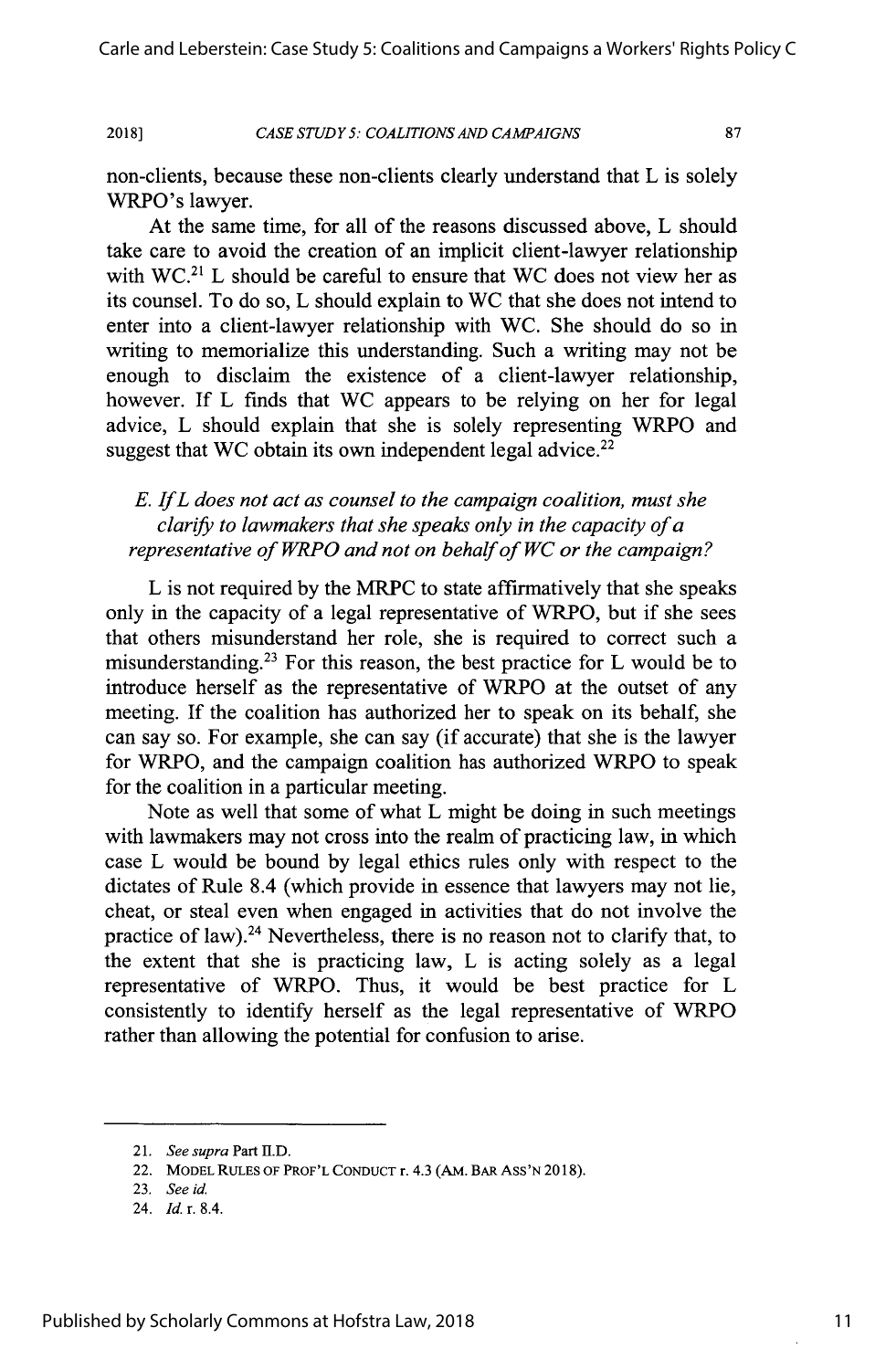$.88$ 

### *HOFSTRA LA W REVIEW*

[Vol. **47:77**

## *F. May L provide her own analysis to lawmakers if WC is not present? Must she consult with all coalition partners before having such meetings?*

In terms of the rules of legal ethics, L can provide a legal analysis to lawmakers on WRPO's behalf, as the lawyer for WRPO alone and without WC present, provided that she does not mislead lawmakers as to whom she is representing. Whether she must consult with all coalition partners before such meetings does not depend on the rules of legal ethics but on the agreements the campaign members have with each other as to how they will work together as a coalition.

*Now assume that tensions arise among the coalition members during the course of the campaign when lawmakers reintroduce a significantly weakened version of the bill. WC wants to proceed with the campaign in the hopes of scoring what may be largely a symbolic victory. WC feels this could create momentum for future efforts. However, WRPO and other campaign partners believe continuing with the campaign at this point could undermine future efforts with greater potential to enact meaningful reforms. WC's national affiliate, NWO, agrees with WRPO, but NWO has no power over WC's actions.*

# *G. Does L have to stop her involvement in the campaign when this conflict arises among the campaign partners?*

Whether L would have to stop her involvement in the campaign depends on whom L represents. Indeed, this scenario illustrates the reason it is so important to obtain clarification at the outset of any representation as to who a lawyer's client(s) is (or are). L has no conflicts problem here if WRPO is L's only client and L has avoided creating a de facto client-attorney relationship with any other campaign partners during the campaign. A court would answer this question by looking to the reasonable expectations of the non-lawyer clients. Whether L should continue to participate in the campaign in the situation described above would depend on what WRPO, speaking through its decision-maker, the BoD, directs her to do. This will largely involve strategic judgments that L may assist WRPO in making. In short, L represents WRPO and should continue to represent WRPO's interests as WRPO defines them.

If L represents two or more clients in the campaign, however, and a non-consentable conflict arises among those clients, then L will have to withdraw from representing one or more of these clients. The clients may have agreed to waive conflicts of interests at the outset, but note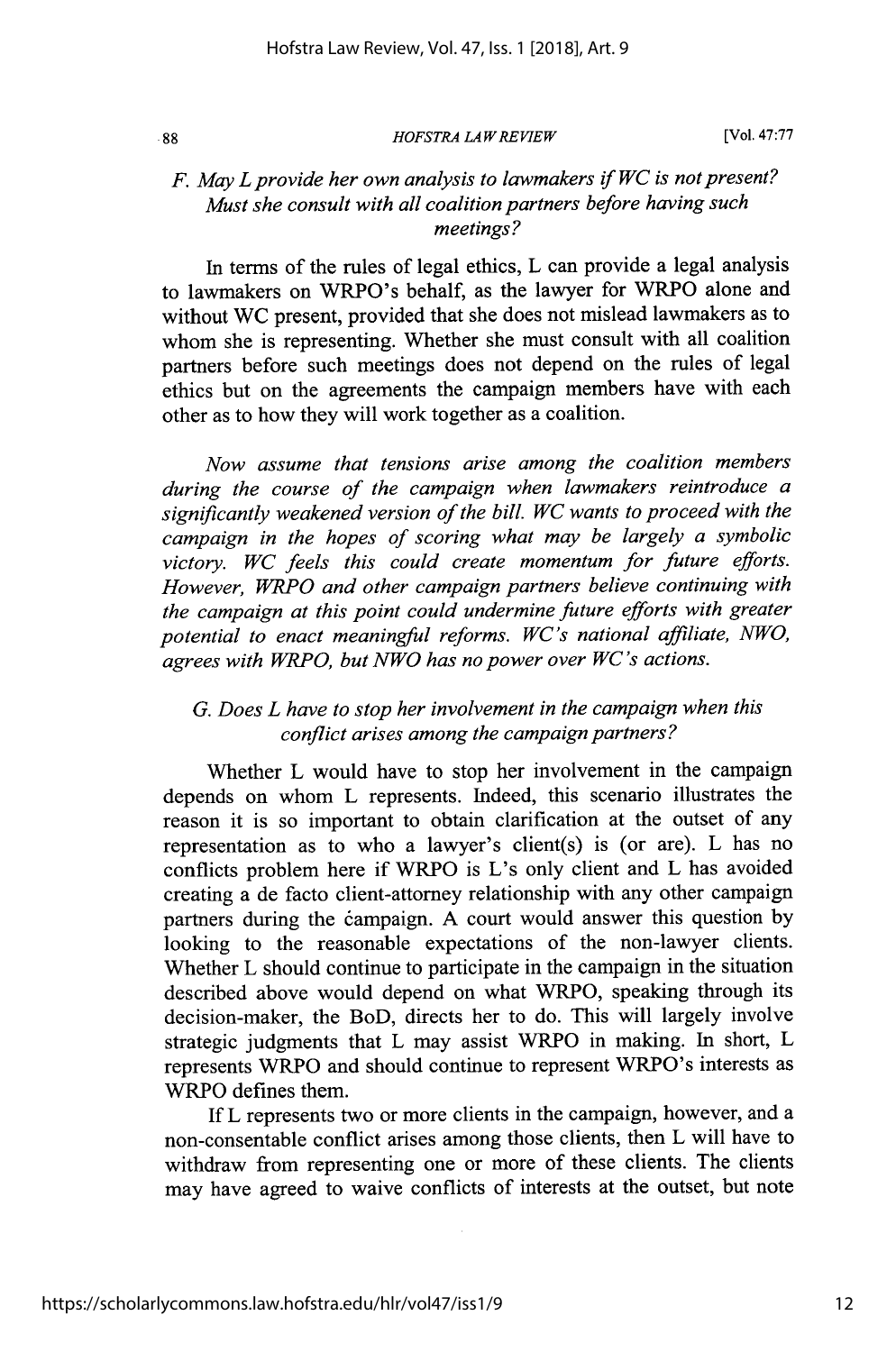Carle and Leberstein: Case Study 5: Coalitions and Campaigns a Workers' Rights Policy C

### *CASE STUDY 5: COALITIONS AND CAMPAIGNS*

**2018]**

89

that such advance waivers do not apply to non-consentable conflicts, which can take many forms. (One classic example involves a lawyer holding material confidential information about Client One that is important for Client Two to know, but which Client One refuses to authorize the lawyer to disclose to Client Two.)

In the instant case study, it appears that such a non-consentable conflict has arisen. L cannot both continue to advocate for the legislation, as WC wants to do, and at the same time stop doing so, as WRPO and the other campaign partners want to do. This is especially true if L represents the coalition and the coalition has no process for making decisions when it encounters disagreements among members. The situation described above illustrates the reason it would probably be unwise for L to agree to represent the coalition if its members do not want to adopt a decision-making process that would allow them to give instructions to L in cases of internal disagreement among the campaign coalition members.

The most likely kind of conflict that would cause L to have to withdraw from some but not all clients in a multiple representation situation is one in which L reasonably feels that she cannot provide effective representation to all clients. That seems to be the type of conflict that would be at issue here if L had taken on the representation of both WRPO and WC. The divergent strategies the two organizations want to pursue cannot be taken simultaneously; the coalition can either proceed with a watered down bill or it can decide not to proceed with this bill, but it cannot do both.

In this situation, L should withdraw from representing one or more clients as necessary to eliminate the conflict (following the process she formerly spelled out to the clients at the outset of the representation) as discussed above.<sup>25</sup> This question illustrates the importance of spelling out at the outset of any joint client representation a sensible process for withdrawing from representation if necessary, so that a procedure for handling this possibility is in place *before* a non-consentable conflict arises.

### III. CONCLUSION

In sum, this case study reflects some of the potential ethics questions that can arise as a result of a "messy" coalition, in which one organization starts a legislative campaign and later invites other allies or potential allies to join it. It further illustrates that one should not assume

<sup>25.</sup> *See supra* Part I1G.